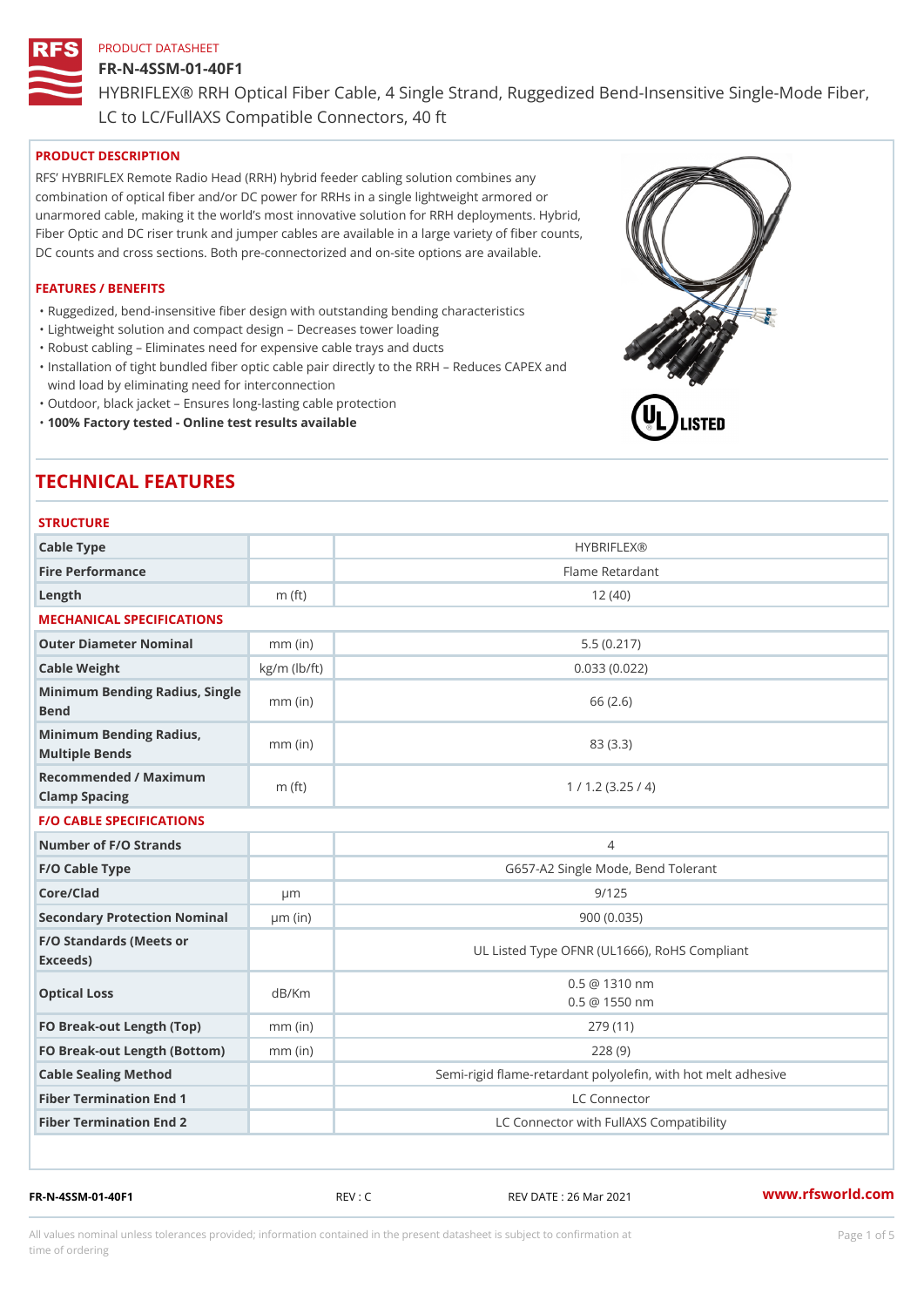### FR-N-4SSM-01-40F1

HYBRIFLEX® RRH Optical Fiber Cable, 4 Single Strand, Ruggedized Be LC to LC/FullAXS Compatible Connectors, 40 ft

| CABLE JACKET                                    |                             |                                             |  |  |  |  |
|-------------------------------------------------|-----------------------------|---------------------------------------------|--|--|--|--|
| UV-Protection Individual and<br>External Jacket |                             | Yes                                         |  |  |  |  |
| Jacket Material                                 |                             | Flame Retardant, Indoor/Outdoor, PVC, Black |  |  |  |  |
| TESTING AND ENVIRONMENTAL                       |                             |                                             |  |  |  |  |
| Storage Temperature                             | $^{\circ}$ C ( $^{\circ}$ F | $-40$ to $70$ ( $-40$ to $158$ )            |  |  |  |  |
| Operation Temperature                           | $^{\circ}$ C ( $^{\circ}$ F | $-40$ to 65 ( $-40$ to 149)                 |  |  |  |  |
| Installation Temperature                        | $^{\circ}$ C ( $^{\circ}$ F | $-20$ to 65 ( $-4$ to 149)                  |  |  |  |  |
| Jacket Specifications                           |                             | UL 1666                                     |  |  |  |  |

#### EXTERNAL DOCUMENT LINKS

NOTES

Installation Guidelwinessad QuickShip 2.0 Program [Informa](http://www.rfsworld.com/images/hybriflex/quickship_program_2.pdf)tion: On-line Factory Te[s](https://www.rfsworld.com/pictures/userfiles/programs/AAST Latest Version.zip)teResults:

FR-N-4SSM-01-40F1 REV : C REV DATE : 26 Mar 2021 [www.](https://www.rfsworld.com)rfsworld.com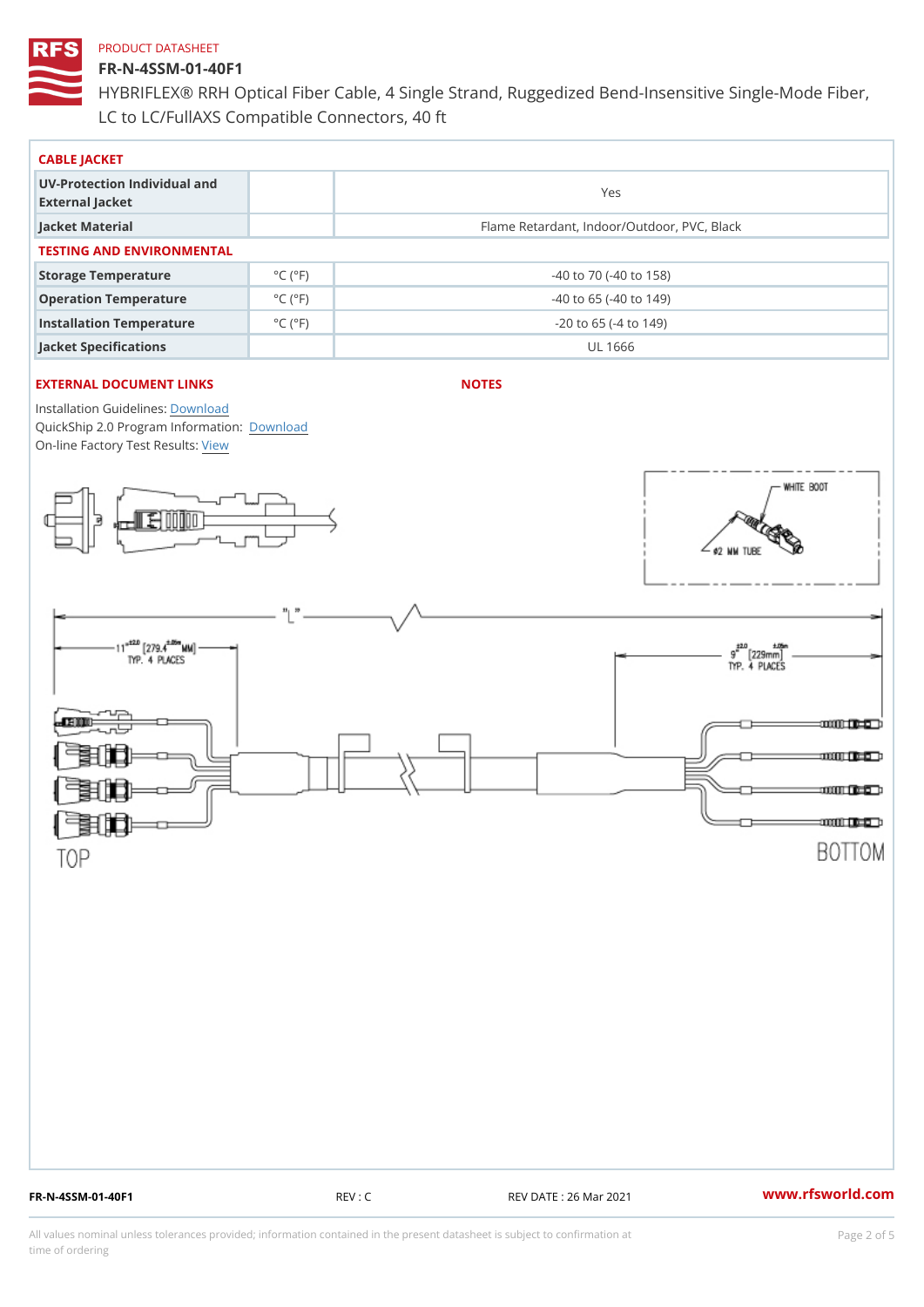#### FR-N-4SSM-01-40F1

 FR-N-1SM-01-70F1 FR-N-1SM-01-80F1 FR-N-1SM-01-90F1 FR-N-1SM-01-100F1

HYBRIFLEX® RRH Optical Fiber Cable, 4 Single Strand, Ruggedized Be LC to LC/FullAXS Compatible Connectors, 40 ft

> FR-N-2SM-01-70F1 FR-N-2SM-01-80F1 FR-N-2SM-01-90F1 FR-N-2SM-01-100F1

|               |                                |               | ADDITIONAL ASSEMBLIES - 1 PAIR SM FIBERDDITIONAL ASSEMBLIES - 2 PAIR SM FIBER |
|---------------|--------------------------------|---------------|-------------------------------------------------------------------------------|
| $L$ ength, ft | Model Number                   | $L$ ength, ft | Model Number                                                                  |
| 10            | $FR - N - 1$ S M - 01 - 10 F 1 | 10            | $FR - N - 2 SM - 01 - 10F1$                                                   |
| 20            | $FR - N - 1$ S M - 01 - 20 F 1 | 20            | $FR - N - 2 SM - 01 - 20 F1$                                                  |
| 30            | FR-N-1SM-01-30F1               | 30            | $FR - N - 2 SM - 01 - 30 F1$                                                  |
| 40            | FR-N-1SM-01-40F1               | 40            | $FR - N - 2 SM - 01 - 40 F1$                                                  |
| 50            | $FR - N - 1$ S M - 01 - 50 F 1 | 50            | $FR - N - 2 SM - 01 - 50 F1$                                                  |
| 60            | FR-N-1SM-01-60F1               | 60            | $FR - N - 2 SM - 01 - 60 F1$                                                  |

FR-N-4SSM-01-40F1 REV : C REV DATE : 26 Mar 2021 [www.](https://www.rfsworld.com)rfsworld.com

All values nominal unless tolerances provided; information contained in the present datasheet is subject to Pcapgeling that i time of ordering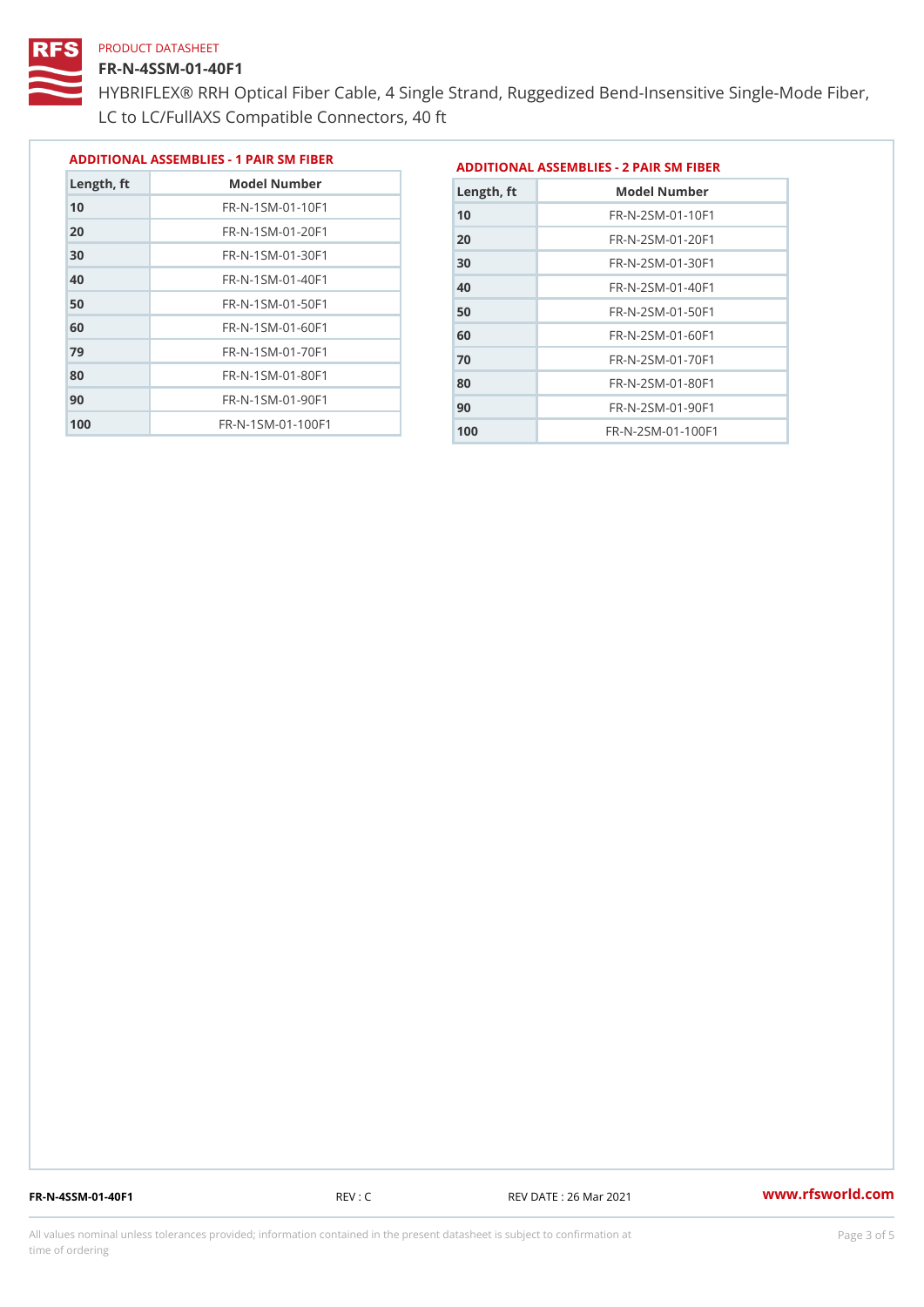#### FR-N-4SSM-01-40F1

HYBRIFLEX® RRH Optical Fiber Cable, 4 Single Strand, Ruggedized Be LC to LC/FullAXS Compatible Connectors, 40 ft

ADDITIONAL ASSEMBLIES - 3 PAIR SM FIBERED DITIONAL ASSEMBLIES - 4 PAIR SM FIBER

| Length, ft | Model Number                  |
|------------|-------------------------------|
| 10         | FR-N-3SM-01-10F1              |
| 20         | FR-N-3SM-01-20F1              |
| 30         | FR-N-3SM-01-30F1              |
| 40         | FR-N-3SM-01-40F1              |
| 50         | FR-N-3SM-01-50F1              |
| 60         | $FR - N - 3 S M - 01 - 60 F1$ |
| 79         | FR-N-3SM-01-70F1              |
| 80         | $FR - N - 3 S M - 01 - 80 F1$ |
| 90         | $FR - N - 3 S M - 01 - 90 F1$ |
| 100        | FR-N-3SM-01-100F1             |

| Length, ft | Model Number                   |
|------------|--------------------------------|
| 10         | FR-N-4SM-01-10F1               |
| 20         | $FR - N - 4 SM - 01 - 20 F1$   |
| 30         | $FR - N - 4 S M - 01 - 30 F1$  |
| 40         | $FR - N - 4 SM - 01 - 40 F1$   |
| 50         | FR-N-4SM-01-50F1               |
| 60         | $FR - N - 4 SM - 01 - 60 F1$   |
| 70         | FR-N-4SM-01-70F1               |
| 80         | $FR - N - 4 S M - 01 - 80 F1$  |
| 90         | FR-N-4SM-01-90F1               |
| 100        | $FR - N - 4 S M - 01 - 100 F1$ |

#### ADDITIONAL ASSEMBLIES - 1 STRAND SM FABSDRTIONAL ASSEMBLIES - 2 STRAND SM FIBER

| Length, ft | Model Number                      | $L$ ength, ft | Model Number                |
|------------|-----------------------------------|---------------|-----------------------------|
| 10         | FR-N-1SSM-01-10F1                 | 10            | FR-N-2SSM-01-10F1           |
| 20         | FR-N-1SSM-01-20F1                 | 20            | $FR - N - 2SSM - 01 - 20F1$ |
| 30         | FR-N-1SSM-01-30F1                 | 30            | FR-N-2SSM-01-30F1           |
| 40         | FR-N-1SSM-01-40F1                 | 40            | $FR - N - 2SSM - 01 - 40F1$ |
| 50         | FR-N-1SSM-01-50F1                 | 50            | $FR - N - 2SSM - 01 - 50F1$ |
| 60         | $FR - N - 1$ S S M - 01 - 60 F 1  | 60            | $FR - N - 2SSM - 01 - 60F1$ |
| 70         | FR-N-1SSM-01-70F1                 | 70            | $FR - N - 2SSM - 01 - 70F1$ |
| 80         | FR-N-1SSM-01-80F1                 | 80            | FR-N-2SSM-01-80F1           |
| 90         | FR-N-1SSM-01-90F1                 | 90            | FR-N-2SSM-01-90F1           |
| 100        | $FR - N - 1$ S S M - 01 - 100 F 1 | 100           | FR-N-2SSM-01-100F1          |
|            |                                   |               |                             |

#### ADDITIONAL ASSEMBLIES - 3 STRAND SM

|--|

### MBLIES - 4 STRAND SM FIBER

| Length, ft | Model Number                    |
|------------|---------------------------------|
| 10         | $FR - N - 3 S S M - 01 - 10 F1$ |
| 20         | FR-N-3SSM-01-20F1               |
| 30         | FR-N-3SSM-01-30F1               |
| 40         | $FR - N - 3 S S M - 01 - 40 F1$ |
| 50         | $FR - N - 3 S S M - 01 - 50 F1$ |
| 60         | $FR - N - 3 S S M - 01 - 60 F1$ |
| 70         | FR-N-3SSM-01-70F1               |
| 80         | $FR - N - 3 S S M - 01 - 80 F1$ |
| 90         | FR-N-3SSM-01-90F1               |
| 100        | FR-N-3SSM-01-100F1              |

| Length, ft | Model Number                     |
|------------|----------------------------------|
| 10         | FR-N-4SSM-01-10F1                |
| 20         | $FR - N - 4 S S M - 01 - 20 F1$  |
| 30         | $FR - N - 4$ S S M - 01 - 30 F 1 |
| 40         | $FR - N - 4 S S M - 01 - 40 F1$  |
| 50         | FR-N-4SSM-01-50F1                |
| 60         | FR-N-4SSM-01-60F1                |
| 70         | $FR - N - 4$ S S M - 01 - 70 F 1 |
| 80         | FR-N-4SSM-01-80F1                |
| 90         | FR-N-4SSM-01-90F1                |
| 100        | FR-N-4SSM-01-100F1               |

FR-N-4SSM-01-40F1 REV : C REV DATE : 26 Mar 2021 [www.](https://www.rfsworld.com)rfsworld.com

All values nominal unless tolerances provided; information contained in the present datasheet is subject to Pcapgnéig4m ssti time of ordering